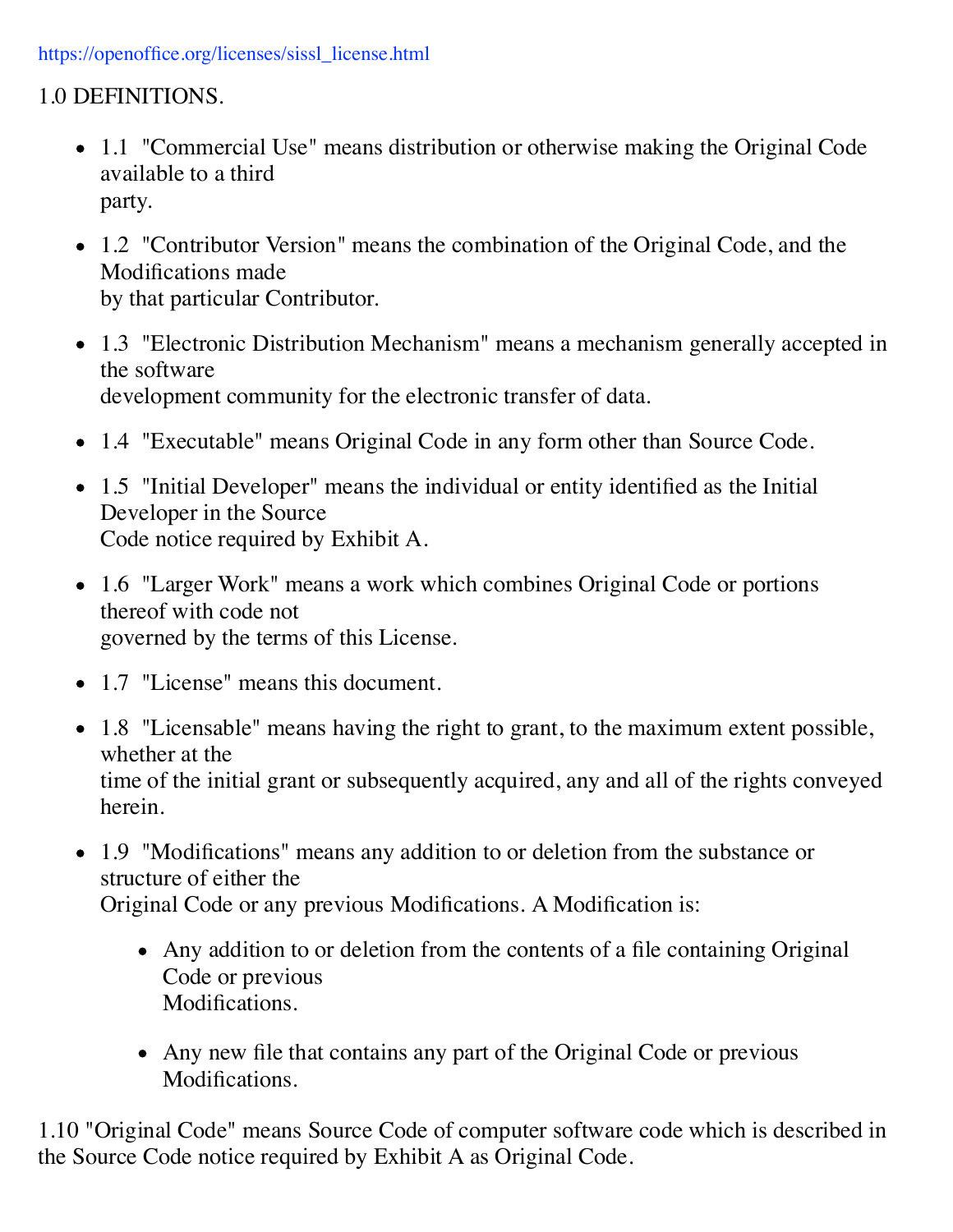1.11 "Patent Claims" means any patent claim(s), now owned or hereafter acquired, including without limitation, method, process, and apparatus claims, in any patent Licensable by grantor.

1.12 "Source Code" means the preferred form of the Original Code for making modifications to it, including all modules it contains, plus any associated interface definition files, or scripts used to control compilation and installation of an Executable.

1.13 "Standards" means the standards identified in Exhibit B.

1.14 "You" (or "Your") means an individual or a legal entity exercising rights under, and complying

with all of the terms of, this License or a future version of this License issued under Section 6.1. For legal entities, "You" includes any entity which controls, is controlled by, or is under common control with You. For purposes of this definition, "control'' means (a) the power, direct or indirect, to cause the direction or management of such entity, whether by contract or

otherwise, or (b) ownership of more than fifty percent (50%) of the outstanding shares or beneficial ownership of such entity.

### 2.0 SOURCE CODE LICENSE.

2.1 The Initial Developer hereby grants You a world-wide, royalty-free, non-exclusive license,

subject to third party intellectual property claims:

(a) under intellectual property rights (other than patent or trademark) Licensable by **Initial** 

Developer to use, reproduce, modify, display, perform, sublicense and distribute the Original Code (or portions thereof) with or without Modifications, and/or as part of a Larger Work; and

- (b) under Patents Claims infringed by the making, using or selling of Original Code, to make, have made, use, practice, sell, and offer for sale, and/or otherwise dispose of the Original Code (or portions thereof).
- $\bullet$  (c) the licenses granted in this Section 2.1(a) and (b) are effective on the date Initial Developer first distributes Original Code under the terms of this License.
- $\bullet$  (d) Notwithstanding Section 2.1(b) above, no patent license is granted: 1) for code that You delete from the Original Code; 2) separate from the Original Code; or 3) for infringements caused by: i) the modification of the Original Code or ii) the combination of the Original Code with other software or devices, including but not limited to Modifications.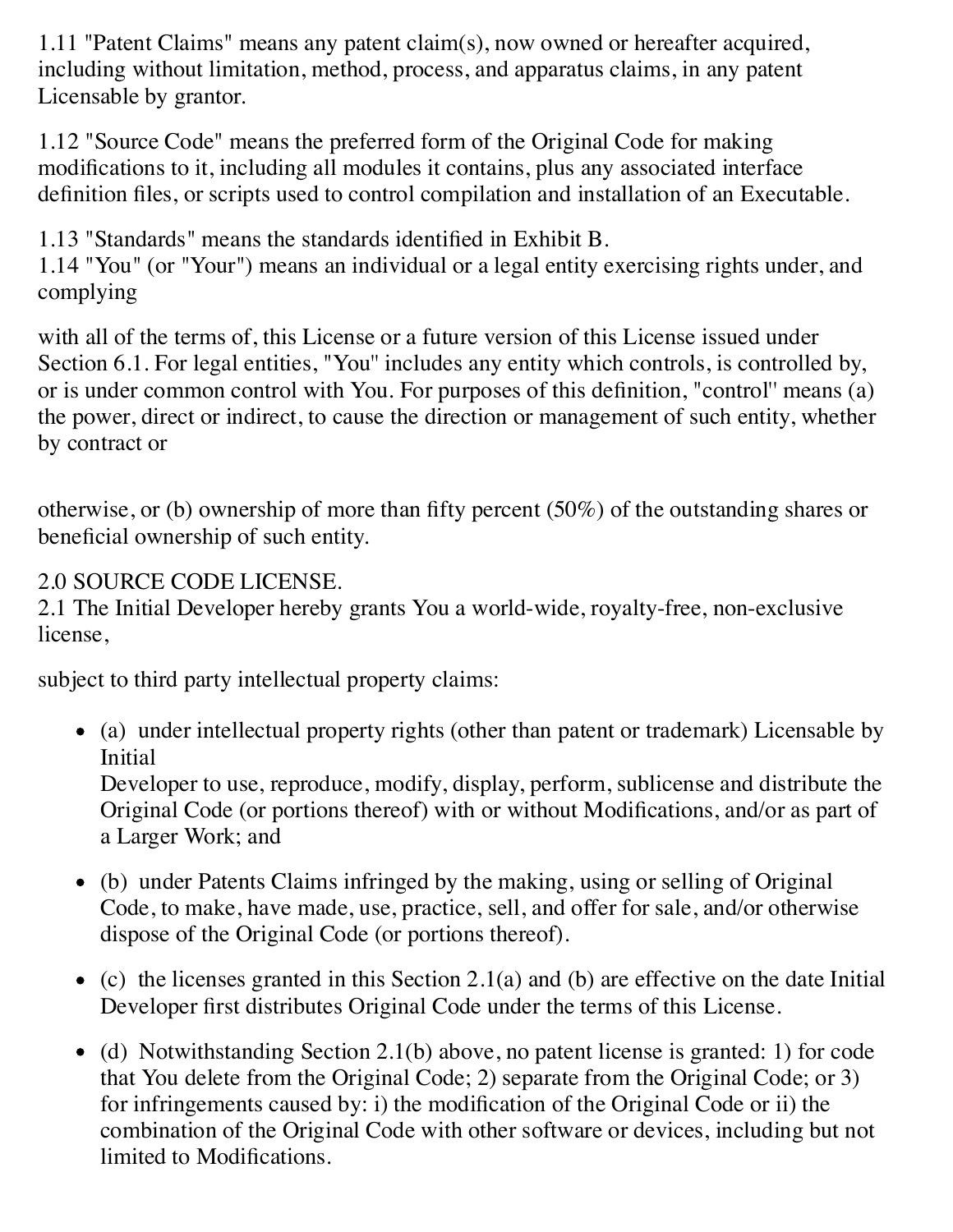### 3.0 DISTRIBUTION OBLIGATIONS 3.1 Application of License.

The Source Code version of Original Code may be distributed only under the terms of this License or a future version of this License released under Section 6.1, and You must include a copy of this License with every copy of the Source Code You distribute. You may not offer or impose any terms on any Source Code version that alters or restricts the applicable version of this License or the recipients' rights hereunder. Your license for shipment of the Contributor Version is conditioned upon Your full compliance with this Section. The Modifications which You create must comply with all requirements set out by the Standards body in effect one hundred twenty (120) days before You ship the Contributor Version. In the event that the Modifications do not meet such requirements, You agree to publish either (i) any deviation from the Standards protocol resulting from implementation of Your Modifications and a reference implementation of Your Modifications or (ii) Your Modifications in Source Code form, and to make any such deviation and reference implementation or Modifications available to all third parties under the same terms as this license on a royalty free basis within thirty (30) days of Your first customer shipment of Your Modifications.

### 3.2 Required Notices.

You must duplicate the notice in Exhibit A in each file of the Source Code. If it is not possible to put such notice in a particular Source Code file due to its structure, then You must include such notice in a location (such as a relevant directory) where a user would be likely to look for such a notice. If You created one or more Modification(s) You may add Your name as a Contributor to the notice described in Exhibit A. You must also duplicate this License in any documentation for the Source Code where You describe recipients' rights or ownership rights relating to Initial Code. You may choose to offer, and to charge a fee for, warranty, support, indemnity or liability obligations to one or more recipients of Your version of the Code. However, You may do so only on Your own behalf, and not on behalf of the Initial Developer. You must make it absolutely clear than any such warranty, support, indemnity or liability obligation is offered by You alone, and You hereby agree to indemnify the Initial

Developer for any liability incurred by the Initial Developer as a result of warranty, support,

indemnity or liability terms You offer.

• 3.3 Distribution of Executable Versions.

You may distribute Original Code in Executable and Source form only if the requirements of Sections 3.1 and 3.2 have been met for that Original Code, and if You include a notice stating that the Source Code version of the Original Code is available under the terms of this License. The notice must be conspicuously included in any notice in an Executable or Source versions, related documentation or collateral in which You describe recipients' rights relating to the Original Code. You may distribute the Executable and Source versions of Your version of the Code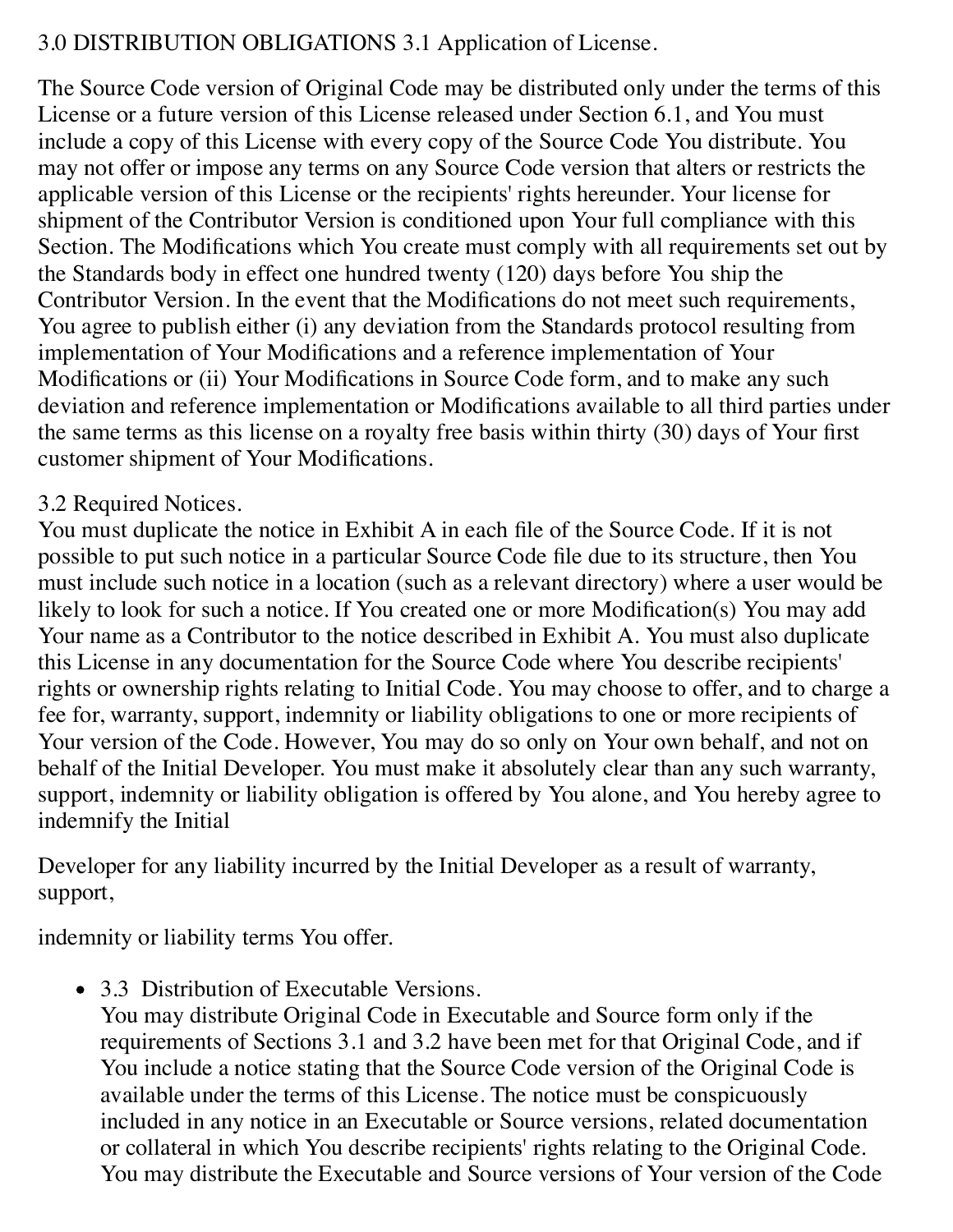You may distribute the Executable and Source versions of Your version of the Code or ownership rights under a license of Your choice, which may contain terms different from this License, provided that You are in compliance with the terms of this License. If You distribute the Executable and Source versions under a different license You must make it absolutely clear that any terms which differ from this License are offered by You alone, not by the Initial Developer. You hereby agree to indemnify the Initial Developer for any liability incurred by the Initial Developer as a result of any such terms You offer.

• 3.4 Larger Works.

You may create a Larger Work by combining Original Code with other code not governed by the terms of this License and distribute the Larger Work as a single product. In such a case, You must make sure the requirements of this License are fulfilled for the Original Code.

## 4.0 INABILITY TO COMPLY DUE TO STATUTE OR REGULATION

If it is impossible for You to comply with any of the terms of this License with respect to some or all of the Original Code due to statute, judicial order, or regulation then You must: (a) comply with the terms of this License to the maximum extent possible; and (b) describe the limitations and the code they affect. Such description must be included in the LEGAL file described in Section 3.2 and must be included with all distributions of the Source Code. Except to the extent prohibited by statute or regulation, such description must be sufficiently detailed for a recipient of ordinary skill to be able to understand it.

## 5.0 APPLICATION OF THIS LICENSE

This License applies to code to which the Initial Developer has attached the notice in Exhibit A and to related Modifications as set out in Section 3.1.

# 6.0 VERSIONS OF THE LICENSE

• 6.1 New Versions.

Sun may publish revised and/or new versions of the License from time to time. Each version will

be given a distinguishing version number.

• 6.2 Effect of New Versions.

Once Original Code has been published under a particular version of the License, You may always continue to use it under the terms of that version. You may also choose to use such Original Code under the terms of any subsequent version of the License published by Sun. No one other than Sun has the right to modify the terms applicable to Original Code.

## 7.0 DISCLAIMER OF WARRANTY

ORIGINAL CODE IS PROVIDED UNDER THIS LICENSE ON AN "AS IS" BASIS, WITHOUT WARRANTY OF ANY KIND, EITHER EXPRESSED OR IMPLIED, INCLUDING, WITHOUT LIMITATION, WARRANTIES THAT THE ORIGINAL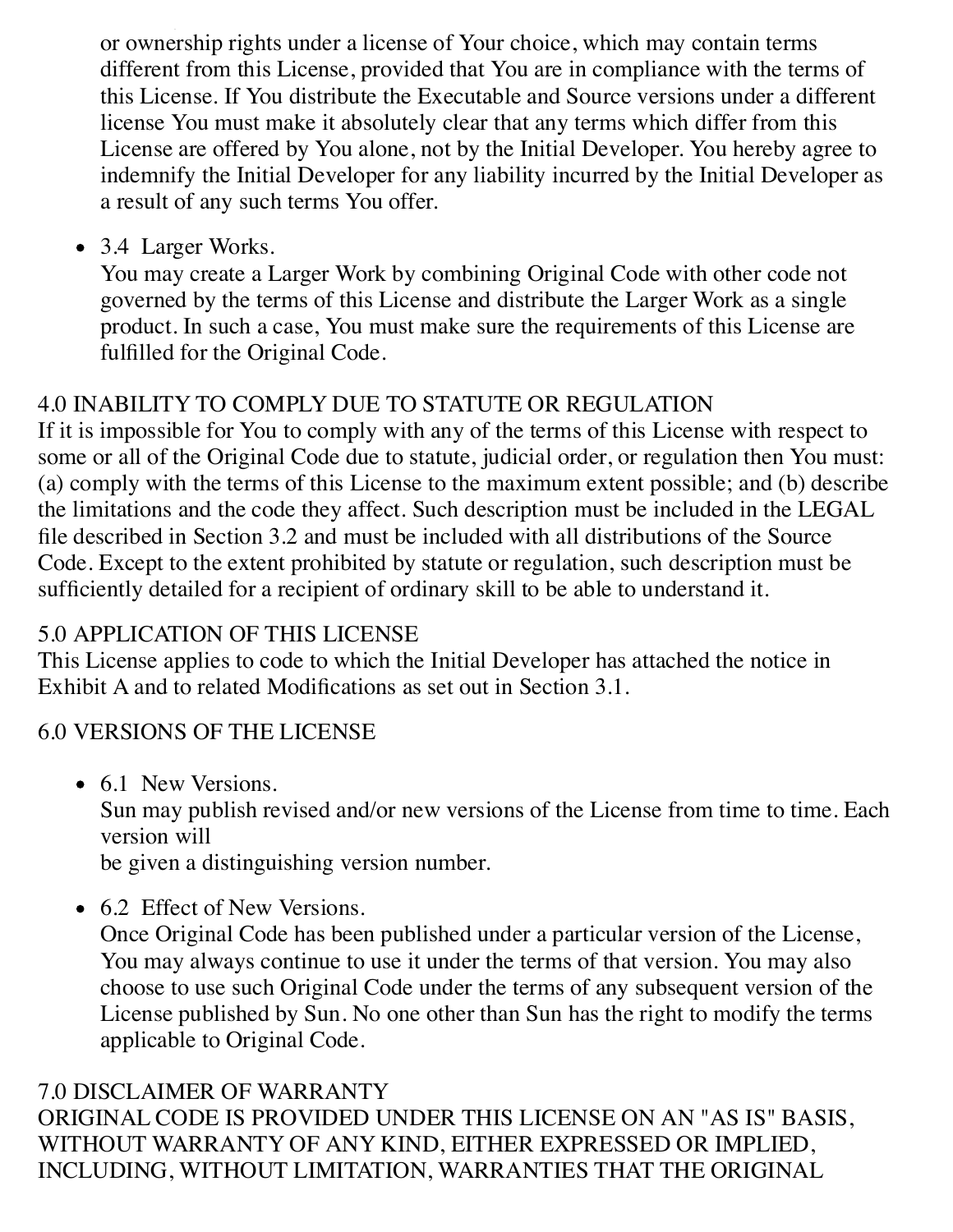### CODE IS FREE OF DEFECTS, MERCHANTABLE, FIT FOR A PARTICULAR PURPOSE OR NON-INFRINGING. THE ENTIRE RISK AS TO THE QUALITY AND PERFORMANCE OF THE ORIGINAL

CODE IS WITH YOU. SHOULD ANY ORIGINAL CODE PROVE DEFECTIVE IN ANY RESPECT, YOU (NOT THE INITIAL DEVELOPER) ASSUME THE COST OF ANY NECESSARY SERVICING, REPAIR OR CORRECTION. THIS DISCLAIMER OF WARRANTY CONSTITUTES AN ESSENTIAL PART OF THIS LICENSE. NO USE OF ANY ORIGINAL CODE IS AUTHORIZED HEREUNDER EXCEPT UNDER THIS DISCLAIMER.

### 8.0 TERMINATION

• 8.1 This License and the rights granted hereunder will terminate automatically if You fail to comply

with terms herein and fail to cure such breach within 30 days of becoming aware of the breach. All sublicenses to the Original Code which are properly granted shall survive any termination of this License. Provisions which, by their nature, must remain in effect beyond the termination of this License shall survive.

• 8.2 In the event of termination under Section 8.1 above, all end user license agreements (excluding distributors and resellers) which have been validly granted by You or any distributor hereunder prior to termination shall survive termination.

## 9.0 LIMIT OF LIABILITY

UNDER NO CIRCUMSTANCES AND UNDER NO LEGAL THEORY, WHETHER TORT (INCLUDING NEGLIGENCE), CONTRACT, OR OTHERWISE, SHALL YOU, THE INITIAL DEVELOPER, ANY OTHER CONTRIBUTOR, OR ANY DISTRIBUTOR OF ORIGINAL CODE, OR ANY SUPPLIER OF ANY OF SUCH PARTIES, BE LIABLE TO ANY PERSON FOR ANY INDIRECT, SPECIAL, INCIDENTAL, OR CONSEQUENTIAL DAMAGES OF ANY CHARACTER INCLUDING, WITHOUT LIMITATION, DAMAGES FOR LOSS OF GOODWILL, WORK STOPPAGE, COMPUTER FAILURE OR MALFUNCTION, OR ANY AND ALL OTHER COMMERCIAL DAMAGES OR LOSSES, EVEN IF SUCH PARTY SHALL HAVE BEEN INFORMED OF THE POSSIBILITY OF SUCH DAMAGES. THIS LIMITATION OF LIABILITY SHALL NOT APPLY TO LIABILITY FOR DEATH OR PERSONAL INJURY RESULTING FROM SUCH PARTY'S NEGLIGENCE TO THE EXTENT APPLICABLE LAW PROHIBITS SUCH LIMITATION. SOME JURISDICTIONS DO NOT ALLOW THE EXCLUSION OR LIMITATION OF INCIDENTAL OR CONSEQUENTIAL DAMAGES, SO THIS EXCLUSION AND LIMITATION MAY NOT APPLY TO YOU.

## 10.0 U.S. GOVERNMENT END USERS

U.S. Government: If this Software is being acquired by or on behalf of the U.S. Government or by a U.S. Government prime contractor or subcontractor (at any tier), then